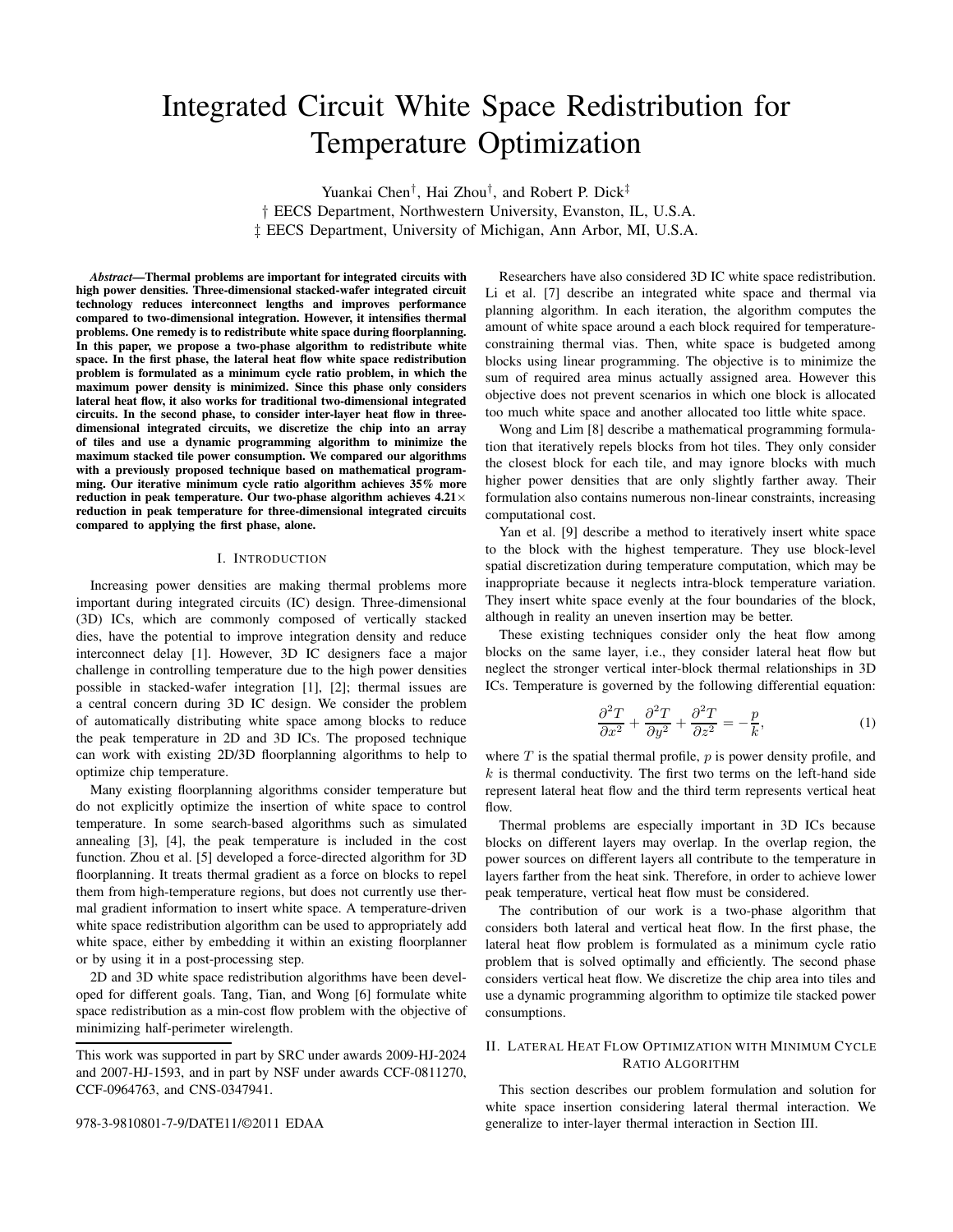

Fig. 1. Illustration of rectangular window for average power density calculation.

#### *II.A. Problem Formulation*

A stacked-layer 3D IC consists of L layers,  $D_1, D_2, \ldots, D_L$ . Blocks in a layer are placed in the  $x-y$  plane and layers are stacked on the z axis. In each layer  $D_k$ , there is a set of rectangular blocks  $B_1^k, B_2^k, \ldots, B_{n_k}^k$ . Each block  $B_i^k$  has a fixed shape  $(w_i^k, h_i^k)$ , where  $w_i^k$  and  $h_i^k$  are width and height. The tuple  $(x_i^k, y_i^k)$  represents the coordinates of the center of block  $B_i^k$ . Each block  $B_i^k$  is also assigned a fixed power consumption  $P_i^k$ . When referring to blocks on the same layer, we omit the layer index in our notations. The dimensions of stacked layers are given by  $W$  (width) and  $H$  (height). The topology of each layer, i.e., the relative locations of blocks, is described by constraint graphs generated by a floorplanner, e.g., a sequence pair [10].

Net heat flow proceeds laterally from power sources to surrounding lower-temperature regions. Inserting white space around a particular block increases the area available for its heat to spread laterally, which eventually flows vertically toward the heat sink. Our problem in this phase is to assign more white space to blocks with higher power densities and less white space to blocks with lower power densities for a given block topology.

Our approach requires the use of a closed-form expression for estimated temperature within our MCR formulation. This makes it challenging to use conventional thermal analysis algorithms. To support rapid inner-loop estimation, we estimate the impact of local design decisions on local thermal profile with an expression based on *average power density*, i.e., the total power consumption of a chosen region divided by its area. We treat  $x$  and  $y$  directions separately in redistribution. Taking  $x$  direction for example, given a layer and the topology of blocks on this layer, if blocks  $B_i$  and  $B_j$  are adjacent on the  $x$ -axis, we can draw a rectangular power density window spanning the regions between the midpoints of these two blocks. We use  $x_1, x_2, y_1$  and  $y_2$  to represent coordinates of left, right, lower, and upper edges of this window. We have  $x_1 = x_i$ ,  $x_2 = x_j$ ,  $y_1 = \max(y_i - h_i, y_j - h_j)$  and  $y_2 = \min(y_i + h_i, y_j + h_j)$ . Figure 1 gives an example of two blocks and their power density window, which is represented by the dashed rectangle. Within the window  $B_i$  and  $B_j$ , are the only heat sources. When we redistribute white space on the  $x$ -axis, the average power density of this window is primarily affected by the  $x$ -axis separation between these blocks. Since the height of the rectangle does not change during  $x$ -axis white space redistribution, we can approximate thermal impact with power density, i.e., the total power consumption in the window divided by its width. The total power consumption in this window also depends on y-axis block positions. In order to separate the  $x$ - and  $y$ -axis white space insertion problems, we use  $P_i/2 + P_j/2$  for the power consumption within the window, which gives an upper bound the power density in  $x$  direction:

$$
pd_{ij}^x = (P_i/2 + P_j/2)/(x_j - x_i). \tag{2}
$$

We define the linear power density between a block and left (right)



Fig. 2. Example block relationships and remaining white space flexibility. boundary of the layout as follows:

$$
pd_{iL}^x = (P_i/2)/x_i \text{ and } (3)
$$

$$
pd_{iR}^x = (P_i/2)/(W - x_i). \t\t(4)
$$

Our objective is to minimize the maximum  $pd_{ij}^x$ , which is equivalent to maximizing the minimum reciprocal of  $pd_{ij}^x$ . Let  $l_x = \min 1/pd_{ij}^x$ . We formulate the Maximum Linear Power Density Minimization (MLPDM) problem as follows.

*Problem MLPDM*: Given a topology of a set of blocks and a fixed chip area, our objective function is

$$
\max l_x. \tag{5}
$$

The following constraints are considered:  $\forall i \in 1...n$ 

$$
x_i - \frac{w_i}{2} \ge 0 \text{ and } (6)
$$

$$
x_i + \frac{\omega_i}{2} \leq W. \tag{7}
$$

If block  $i$  is to the immediate left of block  $j$ ,

$$
x_j - x_i \geq \frac{w_i}{2} + \frac{w_j}{2} \text{ and } \qquad (8)
$$

$$
\frac{x_j - x_i}{P_i/2 + P_j/2} \ge l_x. \tag{9}
$$

Constraints (6) and (7) state that all blocks should be placed within fixed chip area. Constraint (8) ensures that any pair of blocks that have a horizontal relationship do not overlap with each other. Constraint (9) ensures that  $l_x$  is the minimum reciprocal of linear power density. The *y*-axis formulation is analogous.

## *II.B. Solving MLPDM Problem by Minimum Cycle Ratio Algorithm*

In this subsection, we solve MLPDM problem by converting it to minimum cycle ratio (MCR) problem, which can be solved efficiently and optimally. The MCR problem is defined as follows. Given a digraph  $G = (V, E)$ , each edge e has a weight  $w_e$  and a non-negative transit time  $t_e$ . The cycle ratio  $\lambda$  of a cycle C is the ratio of its sum of weights to its sum of transit times:

$$
\lambda(C) = \frac{\sum_{e \in C} w_e}{\sum_{e \in C} t_e}.
$$
\n(10)

The smallest ratio  $\lambda^*$  among all cycles in the graph  $G$  must be found. We rearrange Eq.  $(6)$ – $(9)$  as follows:

$$
0 - x_i \leq -\frac{w_i}{2} - 0 \cdot l_x, \tag{11}
$$

$$
x_i - W \leq -\frac{\overline{w}_i}{2} - 0 \cdot l_x, \tag{12}
$$

$$
x_i - x_j \le -(\frac{w_i}{2} + \frac{w_j}{2}) - 0 \cdot l_x, \text{ and } (13)
$$
  

$$
x_i - x_j \le 0 - r_j \cdot l \tag{14}
$$

$$
x_i - x_j \quad \leq \quad 0 - r_{ji} l_x. \tag{14}
$$

where  $r_{ji} = (P_i/2 + P_j/2)$ . Note that these constraints coincide with the form of the dual of the MCR problem [11], indicating that we can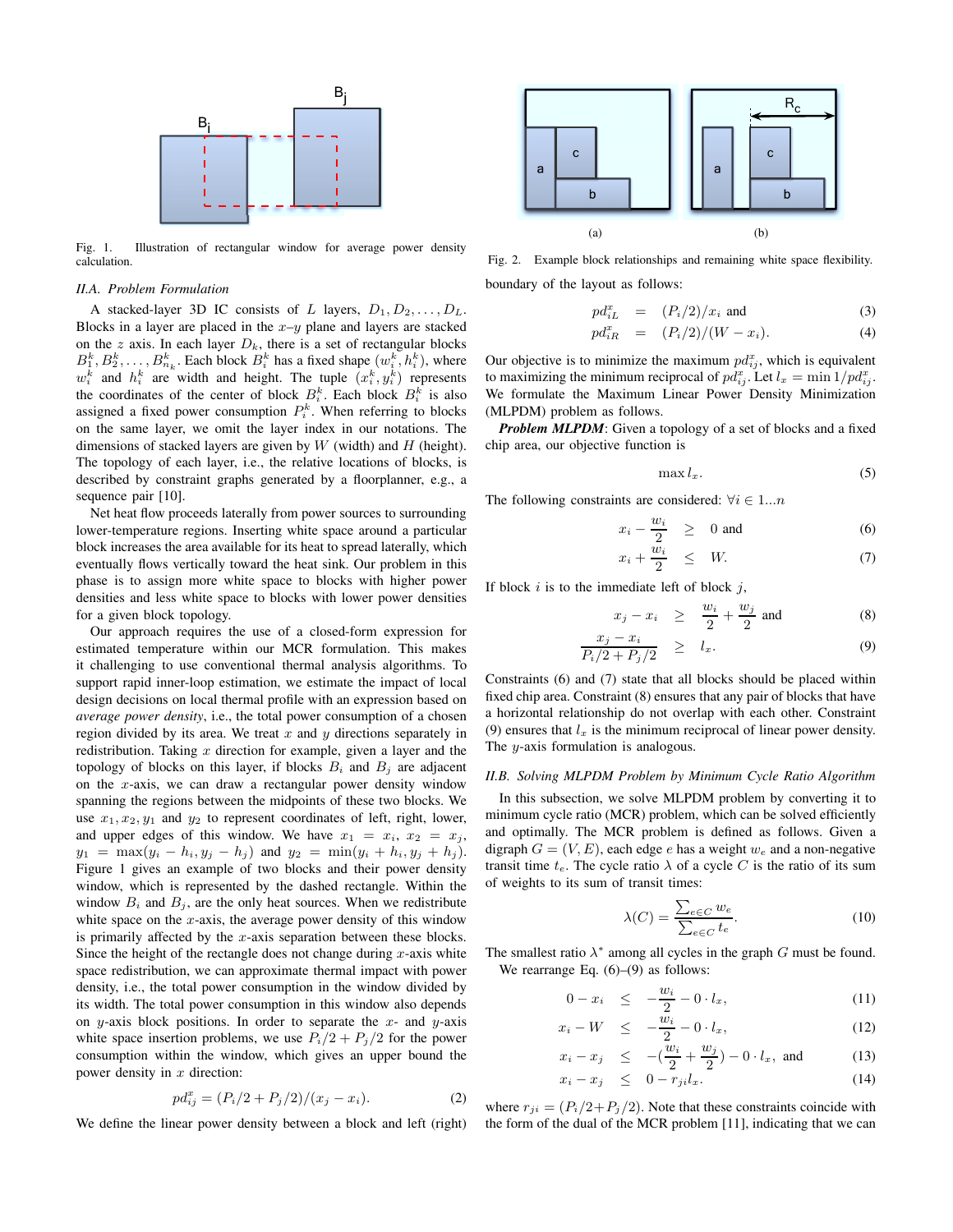

Fig. 3. MCR graph in  $x$  direction for the block relationships in Fig. 2.

construct the graph for the MCR problem  $G_H^{MCR}$  in the following way.

- 1) If  $B_i$  has an incident edge from  $B_i$  in the constraint graph  $G_H$ , we add two directed edges in  $G_H^{MCR}$  from  $B_j$  to  $B_i$ ; one has weight  $w_{ji} = -(\frac{w_i}{2} + \frac{w_j}{2})$  and transit time 0 and the other has zero weight and transit time  $r_{ji}$ .
- 2) We add two vertices  $s$  and  $t$  to the graph, which represent the right and left boundaries respectively. We add two edges from s to each block  $B_i$  if it does not have any incoming edges from any other blocks, and two edges from  $B_i$  to t if the block does not have any outgoing edges. The weights and transit times of the two edges are  $\left(-\frac{w_i}{2}, 0\right)$  and  $\left(0, r_i\right)$  with  $r_i = P_i/2$ .
- 3) We add one more edge from  $t$  to  $s$  with weight  $W$  and zero transit time to ensure that there exist cycles in the graph  $G_H^{MCR}$ and all blocks are placed within the layout boundary length W.

The MCR graph for *y*-axis constraints  $(G_V^{MCR})$  can be constructed in a similar way. Figure 3 gives an example of the MCR graph in x direction for the blocks in Figure 2(a). The objective functions  $l_x$ and  $l_y$  become the minimum cycle ratio in the graph  $G_H^{MCR}$  and  $G_V^{MCR}.$ 

#### *II.C. Further Improvement by Iterative MCR Algorithm*

Solving the MCR problem obtains the maximal  $l_x$  for  $G_H^{MCR}$  and a critical cycle. We define the cost of an edge  $c_e$  as follows:

$$
c_e = w_e - l_x \cdot r_e. \tag{15}
$$

A critical cycle is a cycle in the graph for which the sum of the costs of edges is zero, which means that  $l_x$  cannot be further increased for this cycle, i.e., no more white space can be further inserted without violating the constraints. In our problem, critical cycles always start at s, travel through some blocks, reach  $t$ , and return to  $s$ . For example, see  $s \to b \to a \to t \to s$  in Figure 3. The location of each block in the critical cycle can be computed by adding the location of its predecessor in the critical cycle and the cost of the edge to its predecessor (the cost is negative except for  $e_{ts}$ ).

The locations of the blocks outside the critical cycle are determined by using the shortest path algorithm to find the cost of the shortest (most negative) path from  $s$  to the block; the block location is given by  $W$  plus the most negative cost. However, the locations of the remaining blocks are still flexible. For instance, in Figure 2(b), block c is allowed to be moved within  $R_c$  as long as its local power density for neither block a or the right boundary exceed  $1/l_x$ .

To determine the locations of the remaining blocks, we iteratively fix the blocks in the current critical cycle and then solve MCR problem for the remaining flexible blocks until all blocks are fixed. When the location of block  $B_i$  is fixed at  $x_i$ , two operations are required to update the graph:

# **Algorithm 1** Iterative MCR Algorithm

- 1: Given an MCR graph  $G_H^{MCR}$  or  $G_V^{MCR}$ .
- 2: **while** there exist flexible blocks **do**
- 3: Solve MCR problem in current graph.
- 4: Fix the blocks in the critical cycle.
- 5: Update graph: do  $OP_1$  and  $OP_2$  on every recently fixed block.
- 6: **end while**
- 7: Output locations of each block.
- 1)  $OP_1$ , which removes all edges between  $B_i$  and all other fixed blocks, and
- 2)  $OP_2$ , which adds an edge with weight  $-x_i$  and zero transit time from  $B_i$  to t and an edge with weight  $x_i + err$  and zero transit time from  $t$  to  $B_i$ , where  $err$  is a small positive number we add to the weight to prevent the ratio of cycle  $B_i \to t \to B_i$ from being 0/0.

The iterative MCR algorithm is summarized in Figure 1.

The iterative MCR algorithm only considers blocks on the same layer and can be applied to traditional 2D floorplans. For 3D floorplans, the iterative MCR algorithm can be applied to each layer separately, but this is suboptimal. It appears challenging to extend the iterative MCR algorithm to solve multiple layers simultaneously because the algorithm requires that each pair of blocks have fixed xaxis or y-axis relationships. For multiple layers, blocks on different layers do not necessarily have such fixed relationships.

There exist many algorithms for solving the minimal cycle ratio problem [12]. We choose Howard's algorithm [12] due to its efficiency. The run time of Howard's algorithm is  $O(nmN_2)$  where n is the number of vertices, m is the number of arcs, and  $N_2$  is the number of simple cycles in the graph. The number of iterations is at most  $n$ . Therefore, the total run time of iterative MCR algorithm is  $O(n^2mN_2)$ .

## III. INTER-LAYER HEAT FLOW OPTIMIZATION WITH DYNAMIC PROGRAMMING

The iterative MCR algorithm treats each layer separately, assigning more white space between blocks with higher power densities. However, in 3D ICs, blocks on different layers may overlap with each other. Inter-layer heat flow heavily influences thermal profile, introducing a problem not addressed by the Iterative MCR algorithm. We now describe a method of extending our iterative MCR algorithm to consider inter-layer heat flow optimization.

## *III.A. Problem Formulation of Inter-Layer Heat Flow Optimization*

In this phase, we discretize the IC layout into  $M \times N$  tiles in M rows and  $N$  columns. We assume that each tile is small enough that very few will overlap more than one block within a layer. A block may span several tile grid rows and columns. We also assume that the left (lower) boundary of each block coincides with the left (lower) boundary of the leftmost (lowest) occupied column (row). When tile  $Tile_{i,j}^l$  overlaps with block  $B_k^l$ , we define tile power consumption in  $Tile_{i,j}^l$  to be

$$
PT_{i,j}^l = pd_k^l \times Overlap_{i,j}^l(k), \qquad (16)
$$

where  $\text{Overlap}_{i,j}^l(k)$  is the area that  $\text{File}_{i,j}^l$  overlaps with block  $B_k^l$ and  $p d_k^l$  is the power density of that block.

We use a compact resistive thermal model to model inter-layer heat flow [13], [14]. Each tile is an isothermal node in the thermal model. Adjacent nodes have thermal conductances. Power sources in this model are analogous to current sources in electrical networks, thermal conductance is analogous to electrical conductance, and heat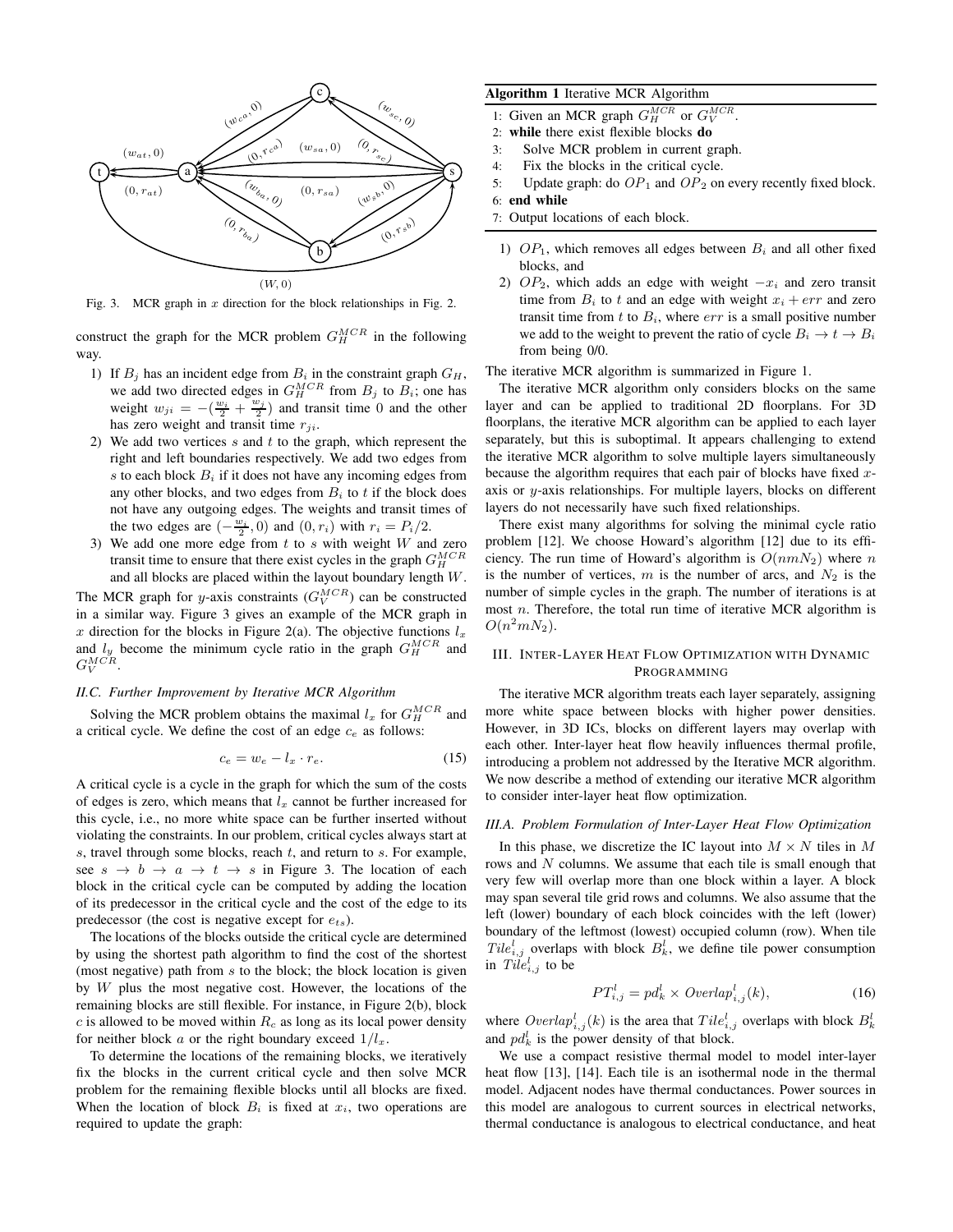flow is analogous to electrical current. In this phase, we consider only inter-layer heat flow, and consider only inter-layer thermal resistances  $R_L$  and  $R_H$ , where  $R_L$  is the thermal resistance of dielectric layers in  $z$  direction and  $R_H$  is the thermal resistance of the heat sink. Temperature  $T_{i,j}$  on the top layer at tile  $Tile_{i,j}^L$  can be expressed in the following form:

$$
T_{i,j} = \sum_{l=1}^{L} [(l-1)R_L + R_H]PT_{i,j}^l.
$$
 (17)

Eq. (17) shows that power sources on all layers contribute to the temperature of the layer farthest from the heatsink. We define weighted power density  $pd'_{k}$  for blocks as follows:

$$
pd'_{k}^{l} = [(l-1)R_{L} + R_{H}]pd_{k}^{l}.
$$
 (18)

Weighted overlapped power consumption  $OP'^{l}_{i,j}(k)$  and weighted tile power consumption  $PT'_{i,j}$  are calculated in a similar way, but using  $pd'$  instead of  $pd$ .

Our goal in this phase is to minimize the maximum chip temperature  $T_{i,j}$  by adjusting the locations of blocks. Because we start with the solution given by the iterative MCR algorithm described in Section II-B, we must constrain the locations of blocks in order to preserve high-quality characteristics of the MCR solution. We therefore impose a motion range constraint,  $MR$ . Blocks may only be moved within the range  $[-MR, MR]$  with respect to the original (MCR) block location in both  $x$  and  $y$  directions. Minimizing maximum chip temperature, according to Eq. (17), is equivalent to minimizing the maximum  $\sum_{l=1}^{L} PT'^{l}_{i,j}$  over all tiles. However, it is difficult to consider all layers simultaneously. We therefore consider layers sequentially. On each layer, we also separate  $x$  and  $y$  directions. In the following subsections, we only illustrate the algorithm in  $x$ -axis. The  $y$ -axis solution is analogous. We formulate our problem as follows.

*Inter-Layer Heat Flow Optimization on Individual Layer Problem*: We define the Stacked Tile Power Consumption  $STPC_{i,j}$  as the sum of  $PT'_{i,j}$  of the layers for which a dynamic programming solution has already been obtained.  $STPC_{i,j}$  is initialized to zero since at the beginning no layer has been processed. Given an original floorplan for layer l, the problem is to adjust x (or  $y$ ) coordinates for all blocks on layer l, within a motion range  $[-MR, MR]$ , such that maximum of  $STPC'_{i,j}$  is minimized, where  $STPC'_{i,j} = STPC_{i,j} + PT'^{l}_{i,j}$ .

The order in which layers are processed influences solution quality. Our strategy is to choose the layer with the block of the highest weighted power density among all the remaining blocks at each iteration. By giving priority to blocks with higher weighted power densities, white space insertion decisions for other layers can be made in context of these prior decisions, i.e., overlapping with high powerdensity blocks can be more easily avoided.

## *III.B. Inter-Layer Heat Flow Optimization*

In this subsection, we describe a dynamic programming algorithm to solve the inter-layer heat flow optimization problem. We first provide some useful definitions.

- $G_H$  is the x-axis constraint graph for the given floorplan. We add a source vertex  $s$  and a sink vertex  $t$  representing the left and right boundaries.
- $L(k)$  is the number of tiles that block k spans on the x-axis, i.e.,  $L(k) = [w_k/w_{tile}]$ , where  $w_{tile}$  is the tile width.
- If there is a path in  $G_H$  from block k' to block k, then k' is a predecessor of  $k$  and  $k$  is a successor of  $k'$ . If the path only

contains one edge,  $k'$  is a direct predecessor of k and k is a direct successor of  $k'$ .

- We define a dependence set  $D(k)$  of block k, which includes all blocks that are predecessors of k in  $G_H$ .
- $prev(k)$  denotes the set of vertices that are direct predecessors of vertex  $k$ .
- We define block cost  $cost(k, i)$  as the maximum of  $STPC'$ among all the tiles overlapped by block  $k$  if the right boundary of block  $k$  is located at column  $i$ . If  $i$  is out of motion range  $MR$ , the cost is unacceptable (infinite).
- $f(k, i)$  is the minimal maximum of  $STPC'$  among all the tiles overlapped by blocks in  $D(k)$  when the right boundary of block  $k$  is placed before or at column  $i$ .

**Definition** 1: A set of blocks  $S$  is said to be constrained by a value f if the cost of any block in  $S$  is less than or equal to f.

**Definition** 2: A floorplan for a set of blocks  $S$  is said to be a "feasible floorplan" constrained by a value  $f$  if the following two constraints are satisfied:

- 1) blocks in S do not overlap each other and
- 2)  $S$  is constrained by  $f$ .

Next, using the above notations and definition, we introduce two lemmas that will help us prove the correctness of the recursion equation for a dynamic programming solution of the inter-layer heat flow optimization problem.

**Lemma** 1: Given two dependence sets  $D(k_1)$  and  $D(k_2)$ , and their corresponding feasible floorplans constrained by  $f(k_1, i_1)$  and  $f(k_2, i_2)$ , respectively. There exists a feasible floorplan for set  $D(k_1) \cup D(k_2)$  constrained by the value max $\{f(k_1, i_1), f(k_2, i_2)\}.$ We call such a feasible floorplan a *combined feasible floorplan*.

*Proof:* We combine two feasible floorplans by following the following rules.

- 1) If block  $k'$  appears only once in either  $D(k_1)$  or  $D(k_2)$ , in combined floorplan it is still placed at the same location as in the original floorplan of either  $D(k_1)$  or  $D(k_2)$ , where block  $k'$  appears.
- 2) If block  $k'$  appears in both dependence sets, it has two candidate locations. In the combined floorplan, it is placed at the left-most candidate location.

We first prove there is no overlap in the combined floorplan. If block  $k'$  is placed using Rule 1, all of block  $k'$ 's successors must appear only once and in the same original floorplan as block  $k'$  does. Otherwise, by the definition of dependence set, block  $k'$  must be a predecessor of both  $k_1$  and  $k_2$ . Thus, it must be in both dependence sets, which results in a contradiction.  $k'$  and all of its successors are in the same feasible floorplan. In the combined floorplan, they are placed at the same locations they had in the original floorplan.

If block  $k'$  is placed by Rule 2, obviously the left candidate location does not overlap with direct successors in either of the original floorplans. Therefore, there is no overlap with direct successors in the combined floorplan. It is easy to extend this argument to all successors by induction. Therefore, we have also proven that Rule 2 does not induce overlaps.

Costs of blocks in the combined floorplan do not exceed  $\max\{f(k_1, i_1), f(k_2, i_2)\}\$  because we do not create new locations for blocks. Any location in combined floorplan is covered by at least one of the two original floorplans. Thus no cost exceeds  $\max\{f(k_1, i_1), f(k_2, i_2)\}.$ 

We have shown that by following Rules 1 and 2, we can construct a combined feasible floorplan from two feasible floorplans. If we combine multiple floorplans iteratively, this immediately leads to the following Lemma.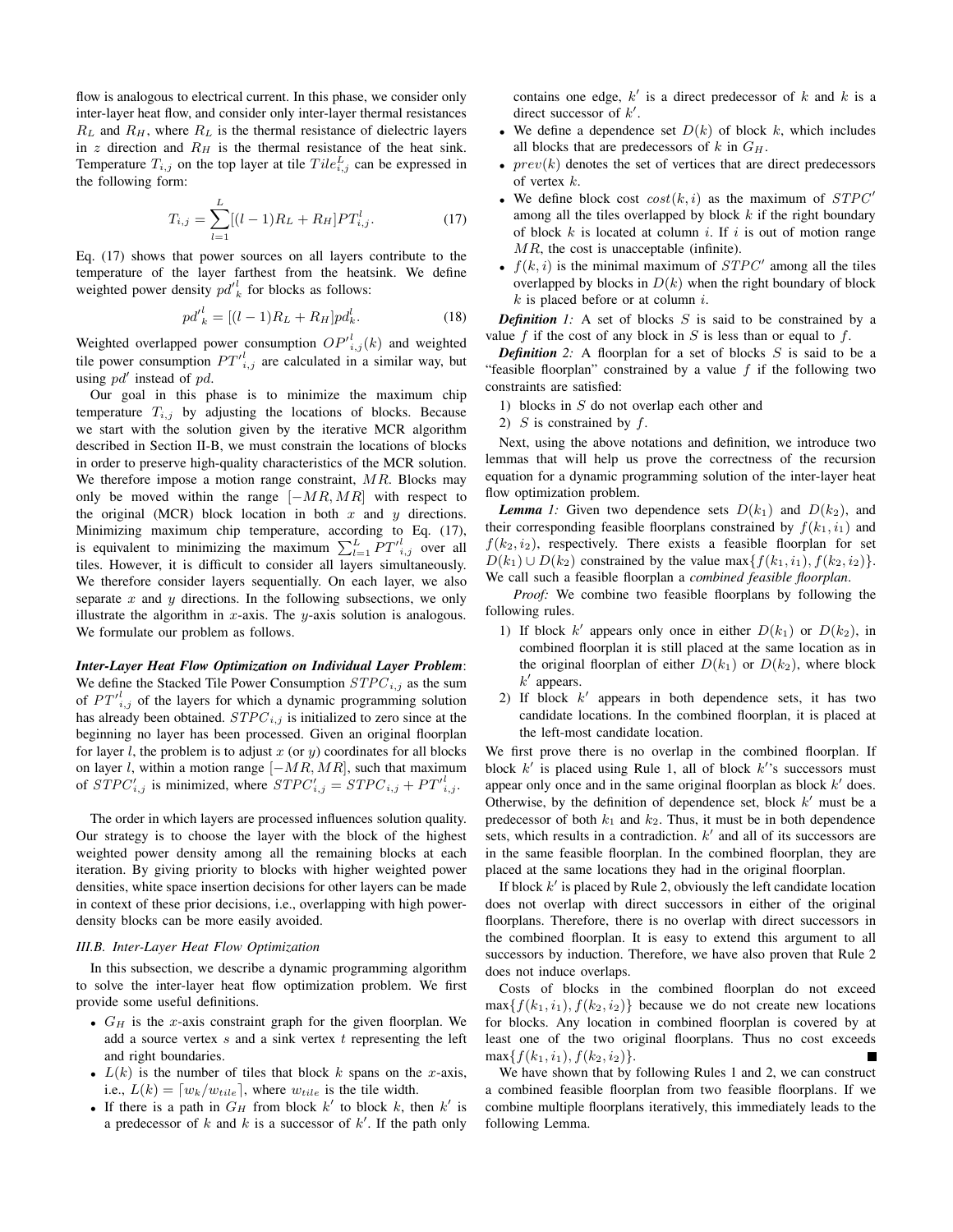*Lemma* 2: Given several dependence sets  $D(k_1)$ ,  $D(k_2)$ , ...  $D(k_m)$  and their corresponding feasible floorplans constrained by  $f(k_1, i_1), f(k_2, i_2), \ldots, f(k_m, i_m)$ , there exists a combined feasible floorplan for set  $D(k_1) \cup D(k_2) \cup \ldots \cup D(k_m)$  constrained by the value max $\{f(k_1, i_1), f(k_2, i_2), \ldots, f(k_m, i_m)\}.$ 

We are now ready to derive the recursion equation for our dynamic programming based inter-layer heat flow optimization technique.

**Theorem** 1:  $f(k, i)$  can be computed by the following recursion equation:

$$
f(k, i) = \min\{f(k, i - 1),
$$
  

$$
\max_{k' \in prev(k)} \{f(k', i - L(k)), cost(k, i)\}\}, (19)
$$

with initial conditions

$$
f(s, i) = 0: 1 \le i \le N \text{ and } (20)
$$
  

$$
f(k, i) = \infty: i \le 0,
$$
 (21)

where  $N$  is the total number of columns.

*Proof:* Eq. (21) implies that all blocks must be placed in the IC bounding box. Eq. (20) is the initial condition that sets the source node, since the source node is not a real block.  $f(s, i)$  is zero. Now we will prove Eq. (19) by induction.

When calculating  $f(k, i)$ , there are only two cases to consider: the right boundary of block  $k$  is placed at column  $i$  or to the immediate left of column  $i$ . Each alternative results in a  $STPC'$ less than  $D(k)$ . Obviously,  $f(k, i)$  should be the smaller value for the two alternatives. If being placed left of column  $i$  results in a smaller value, we have  $f(k, i - 1) = f(k, i)$ . Note that a feasible floorplan constrained by  $f(k, i - 1)$  must also be a feasible floorplan constrained by  $f(k, i)$ . If placing the block at column i results in a smaller value, the right boundaries of all blocks in  $prev(k)$  must be placed to the left of or at column  $i - L(k)$ . By Lemma 2, we can combine all feasible floorplans of  $D(k')$ , where  $k' \in prev(k)$ . The combined floorplan is constrained by the value  $\max_{k' \in prev(k)} \{ f(k', i - L(k)) \}$ . We then add block k, resulting in a maximum  $STPC'$  of max $_{k' \in prev(k)} \{ f(k', i - L(k)), cost(k, i) \} \}.$ Therefore, both of these alternatives have a corresponding feasible floorplan,  $D(k)$ . By the definition of  $f(k, i)$ ,  $f(k, i)$  should be the smallest value yielded by these two cases.

After  $f(k, i)$ 's have been computed, the following theorem gives the value of minimal maximum  $STPC'$ .

**Theorem** 2: The minimal maximum  $STPC'$  is given by

$$
\max\{f(t, L), \max\{STPC\}\}\tag{22}
$$

*Proof:* Tiles on current layer can be divided into two classes: those that overlapped with another block on the current layer and those that do not overlap another block. We know that  $max{STPC'} \geq max{STPC}$  and  $D(t)$  includes all blocks on this layer. Thus,  $f(t, L)$  gives the minimum maximum of  $STPC'$  among all overlapped tiles. If  $f(t, L) \leq \max\{STPC\}$ , the minimal maximum of  $STPC'$  must be at a non-overlapped tile, i.e., max $\{STPC\}$ , otherwise, it is determined by  $f(t, L)$ .

The locations of blocks can be determined by combining the feasible floorplans described in Lemmas 1 and 2. Note that this is not the only feasible solution because there still remains flexibility in block positions as long as their costs do not exceed the minimal maximum STPC'. Our approach processes layers iteratively without information about later layers so it cannot guarantee optimality.

Given *n* blocks and *N* discretized rows (columns),  $f(k, i)$  must be computed  $n \cdot N$  times and there are at most n direct predecessors at each recursion step. Therefore, the run time of the dynamic programming algorithm is  $O(n^2N)$  for each layer.

#### **Algorithm 2** Complete Two-Phase Algorithm Flow for 3D ICs

1: Run Iter-MCR algorithm for  $x$ - and  $y$ -axes on each layer.

- 2: Initialize STPC to zero.
- 3:  $UL \leftarrow$  all layers.
- 4: **while**  $UL \neq \emptyset$ . **do**
- 5:  $CL \leftarrow$  the layer in UL containing the block with the highest weighted power density among all blocks on unlabeled layers. 6: **if** CL is not the first chosen layer. **then**
- 7: Run DP algorithm on CL.
- 
- 8: **end if**
- 9:  $UL \leftarrow UL/\lbrace CL \rbrace$ . 10: Update STPC.
- 11: **end while**

## IV. COMPLETE TWO-PHASE ALGORITHM FLOW FOR 3D ICS

This section summarizes the two-phase MCR and dynamic programming 3D white space insertion algorithm. In the first phase, we run Iter-MCR on each layer. Next, choose an unlabeled layer to apply the dynamic programming algorithm to. The chosen layer contains the block with the highest weighted power density among all blocks on the unlabeled layers. After running the dynamic programming algorithm, the current layer is labeled. This process repeats for all layers. *STPC* is updated at the end of each iteration. The algorithm is described in Algorithm 2, where  $UL$  is the set of unlabeled layers and CL represents the current layer.

#### V. EXPERIMENTAL RESULTS

We implemented our algorithm in C++ using GCC 4.3.2. Howard's algorithm [12] was used to solve the MCR problem in Phase 1. Since Phase 1 only considers lateral heat flow, we test it on onelayer floorplans. The floorplans are generated by temperature-aware 3D floorplanner 3D-STAF [5] based on one-layer MCNC and GSRC benchmarks for which each block has been assigned a random power consumption in the range  $[10^6 - 10^7]$ W/m<sup>2</sup> [5]. Since 3D-STAF does not take white space into consideration, the floorplan initially has little white space. We need to enlarge the chip area with more white space before starting white space redistribution. The ISAC-II [15] thermal analysis software is used to compute thermal profiles and peak temperatures. In all the following experiments, the chip area is enlarged to 150% that given by the white-space-unaware floorplanner and the environment temperature is set to [318.15]K. The original  $T_{max}$  is the peak temperature calculated for the original floorplan centered in the enlarged chip area.

For comparison, we implemented an Even White-space Insertion (EWI) algorithm that inserts white space evenly between every pair of adjacent blocks on  $x$  and  $y$  axes. The widths and heights of white space are determined by a binary search that finds the maximal width/height under the constraint that no block be placed beyond chip area. We also implemented the Mathematical Programming (MP) based algorithm described by Wong and Lim [8]. In our implementation, the CPLEX solver is used.

Table I shows the experimental results for Phase 1. " $T_{max}$  Red." is the reduction in peak temperature compared to the original  $T_{max}$ . The results show that on average EWI only improves peak temperature 45% as much as MCR. MP improves peak temperature 65% as much as MCR. The run time of iterative MCR is much lower than that of MP, because the MP algorithm iteratively solves a non-linear mathematical program with a large number of constraints. There are on the order of  $O(NM)$  constraints, where N is the number of blocks and  $M$  is the number of tiles (10 by 10 in our implementation).

To test Phase 2, we follow the algorithm flow described in Algorithm 2. The flow is run on 3D floorplans with four layers generated